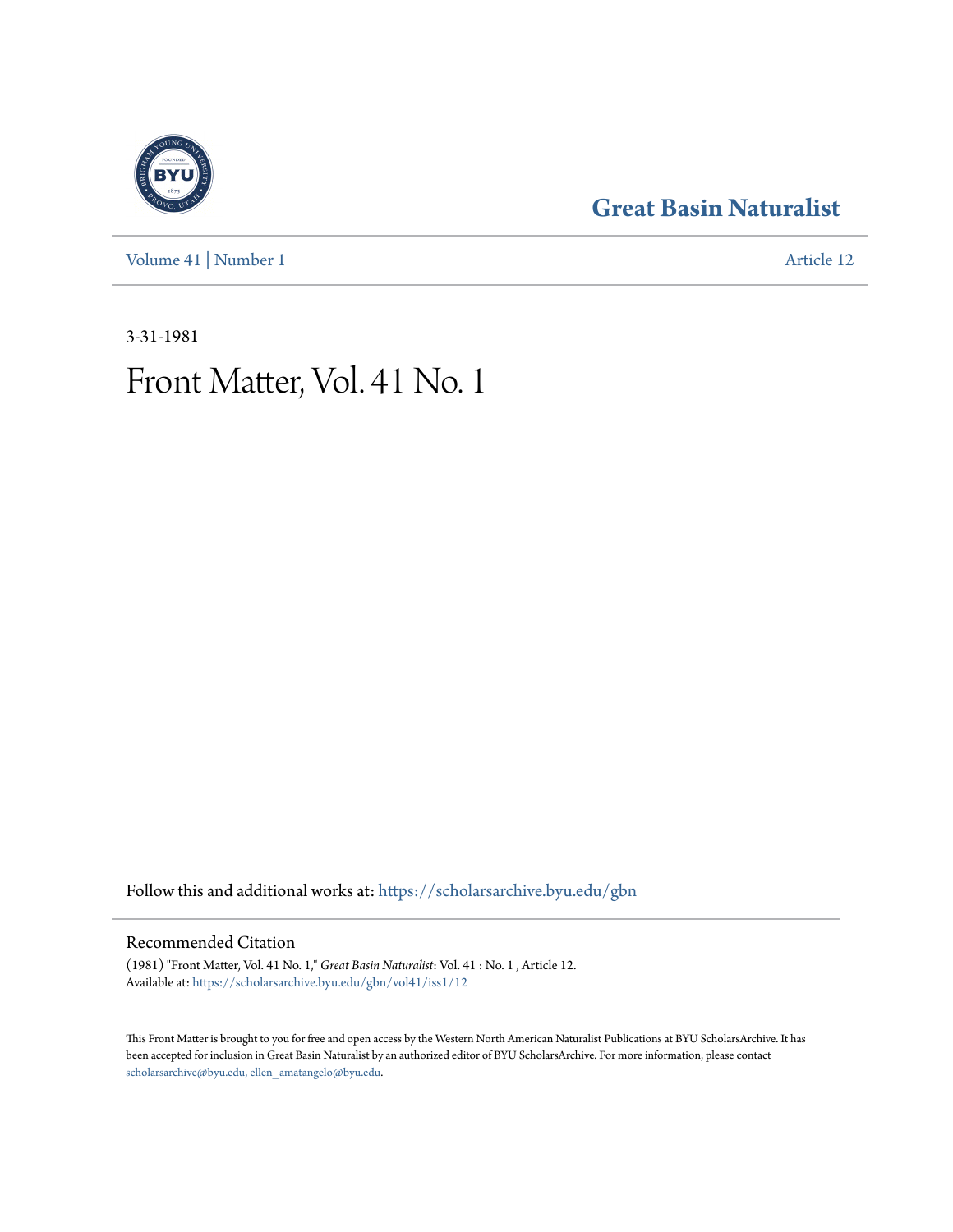### HE GREAT BASIN NATURALIST Jume 41 No. 1 **March 31, 1981 Brigham Young University**

S COMP ZOO

# $0.77 + 0.198$



Mala